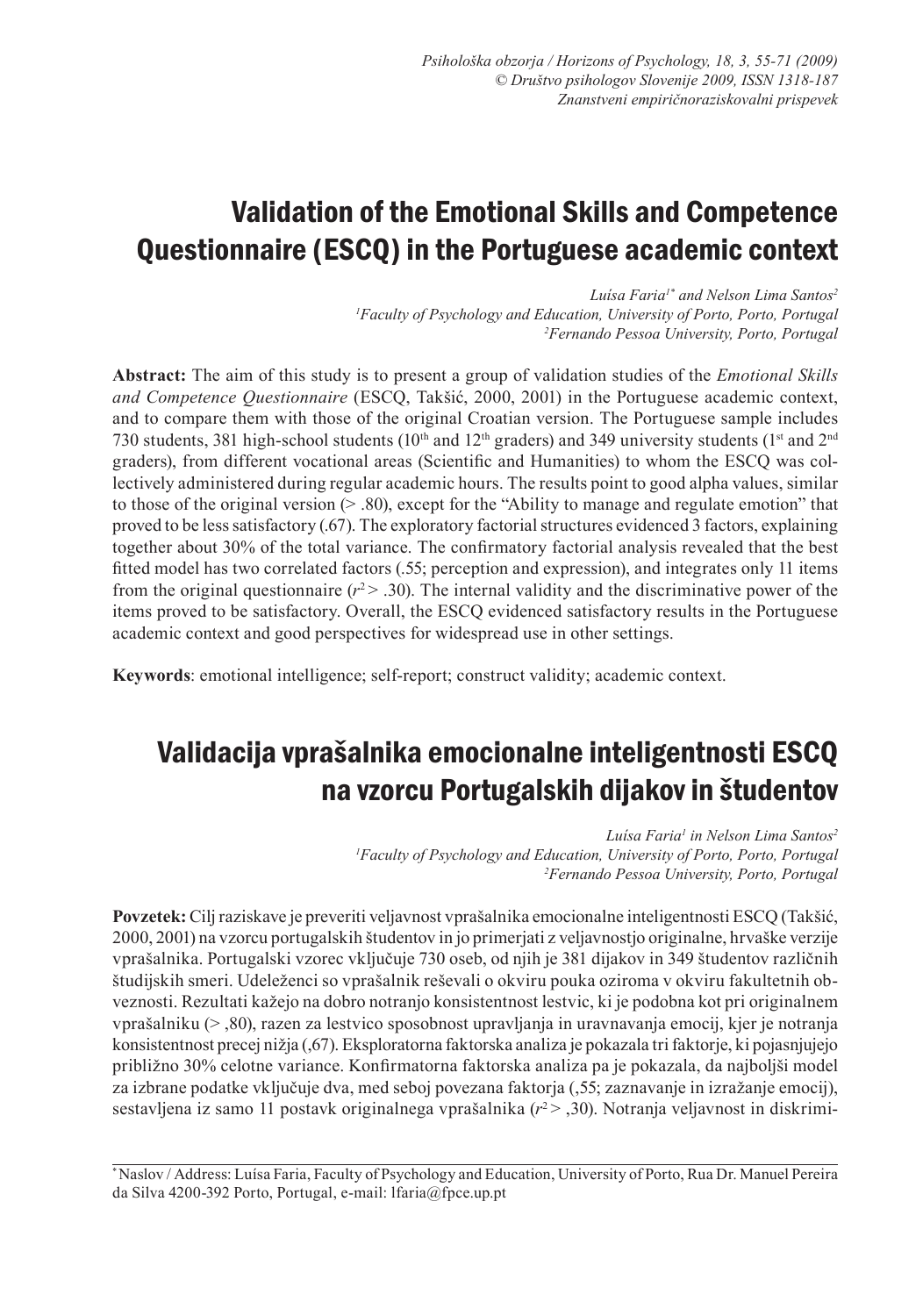nativnost teh postavk je zadovoljiva. Na splošno lahko zaključimo, da rezultati kažejo na zadovoljive merske karakteristike portugalske verzije vprašalnika ESCQ in smiselnost njegove uporabe tudi na drugih vzorcih in v drugačnih kontekstih.

**Ključne besede:** čustvena inteligentnost, samoocenjevanje, konstruktna veljavnost

 $CC = 3120, 2220$ 

Emotional intelligence as "the ability to perceive emotions, to access and generate emotions so as to assist thought, to understand emotions and emotional knowledge, and to reflectively regulate emotions so as to promote emotional and intellectual growth" (Mayer & Salovey, 1997, p. 5) is one of the most interesting constructs in Psychology, because it combines emotion with intelligence, accepting the fact that "emotion makes thinking more intelligent and that one thinks intelligently about emotions" (Mayer & Salovey, 1997, p. 5). Emotional intelligence is involved in several settings such as family, school, and labour, contributing to school success and positive performance in the work place, as well as to social competencies and adaptive behaviour.

The development of intelligence, and also of emotional intelligence, socially interpreted as a fundamental and valuable human resource, requires the incorporation of social values and norms, which establish the criteria of success and failure, as well as the distribution of reinforcements or punishments. Consequently, it cannot be conceived independently of the social values and of the objectives of culture, in general, and of school and work contexts, in particular (Faria, 2002).

So, the individuals from different cultures have been submitted to differential socialization practices, which led them to endorse various beliefs, values, expectations and norms. It is thus expected that they value differently socially relevant attributes, such as intelligence (Salili, 1994).

One of the main challenges in the domain of emotional intelligence is to develop an instrument capable of assessing this construct in a multidimensional perspective, reuniting the dimensions of perceiving and recognizing emotions, understanding, analysing and expressing emotions, capable of capturing the specificities of this construct in different cultural contexts.

The *Emotional Skills and Competence Questionnaire* (ESCQ, Takšić, 2000, 2001; Takšić, Jurin, & Cvenić, 2001) is one possible form of meeting this challenge, and its adaptation to the Portuguese academic context will be presented, with the main aim of developing a measure capable of assessing emotional competence in the Portuguese context.

The aims of this study are to present the results of a group of validation studies of the ESCQ to the Portuguese academic context and to compare them with those of the original Croatian version, presenting for the first time the results of confirma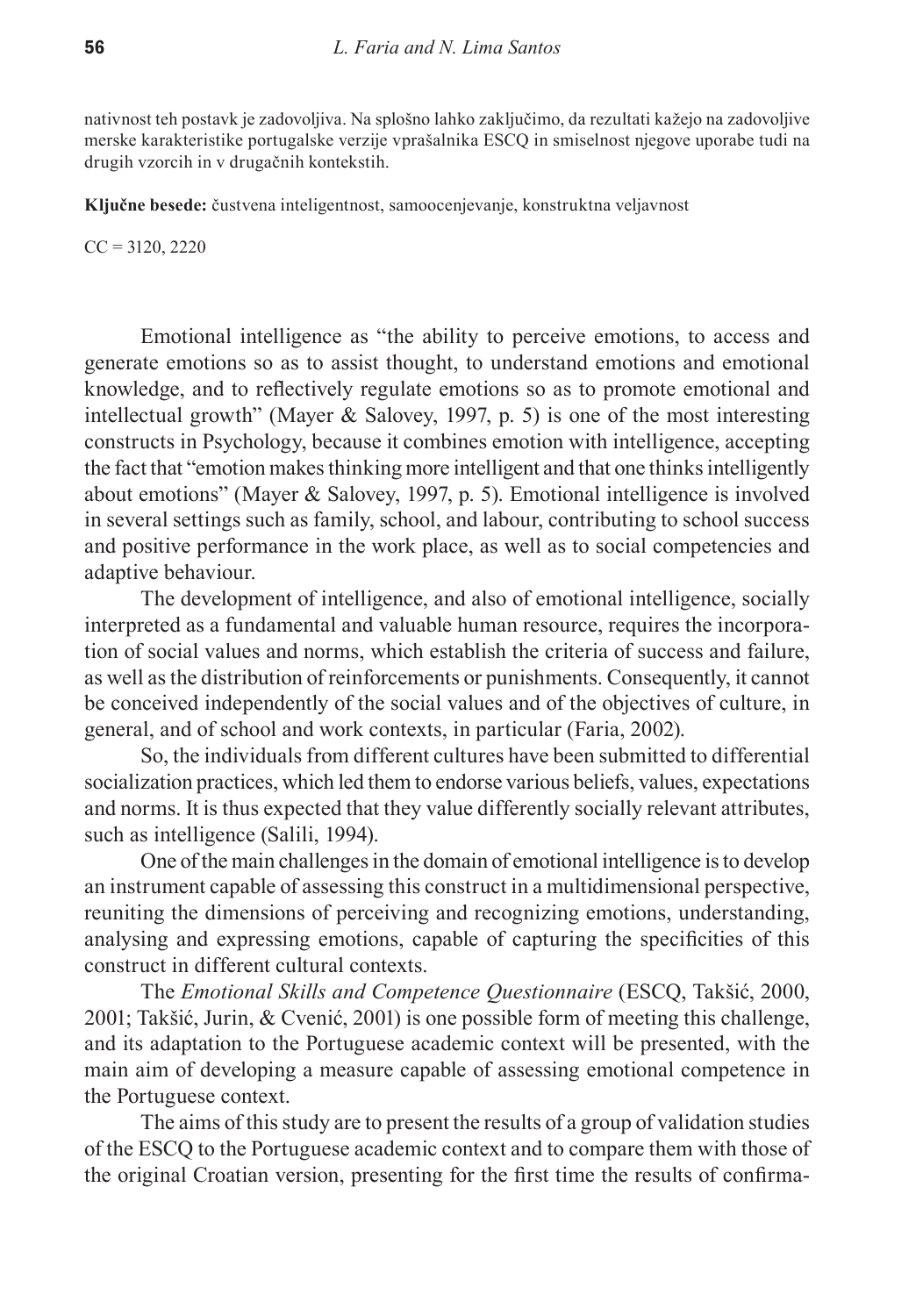tory factor analyses (Faria & Lima Santos, 2006; Faria et al., 2006; Lima Santos & Faria, 2005).

We'll explore the psychometric qualities of the ESCO – internal consistency by Cronbach's alpha, construct validity by exploratory and confirmatory factor analyses, internal validity of the items, and sensibility. Some guidelines will be drawn for the future use of the ESCQ in several contexts.

## Method

### Sample

The Portuguese sample includes 730 students, 61% females and 39% males (Table 1). As regards age, 28.6% are from 15 to 16 years old, 36.7% are 17 or 18 years old, and 34.2% are older than 18 years.

The subjects are high-school or secondary students  $(29.7\%~10<sup>th</sup>$  graders and 22.5%  $12<sup>th</sup>$  graders), and university students (33.7% in the 1<sup>st</sup> year and 14.1% in the 2nd year). The latter are undergraduate students in *Psychology* (29.8%), in *Sport and Physical Education* (29.2%), in *Dental Medicine* (26.6%) and in *Engineering* and *Architecture* (14.3%).

Regarding vocational options in secondary level, 71.6% attend or attended *Scientific*-*Natural* studies, 24.0% *Humanities*, 2.1% *Economic*-*Social* and 1.1% *Arts*.

In their majority, they are students who never failed (68.4%) and who appear to have an optimistic expectative with regard to their future school results (58.9%).

In terms of social status, 33.4% are students whose familial group presents a High socio- professional status (SPS), 43.6% a Medium SPS and 22.9% a Low SPS, whereas 24.0% are students who come from families which have a High socio-cultural status (SCS), 19.9% a Medium-High SCS, 19.5% a Medium SCS, and 36.2% a Medium-Low SCS.

Globally, the Medium SPS and the Medium-Low SCS are the most represented ones both in the female and in the male samples, and the Medium SPS and the Medium-Low SCS are the most represented ones both in secondary school and in university.

From the 730 students of the sample, 33.8% have professional experience.

### Instrument and procedure

The ESCQ (Takšić, 2000, 2001; Takšić, Jurin, & Cvenić, 2001), originally developed in the Croatian context, in different settings (academic and work), using theoretical framework of the emotional intelligence model (Mayer & Salovey, 1997), includes a total of 45 items, ranging from "Never" to "Always", and presents three dimensions or subscales: "Ability to perceive and understand emotion", with 15 items, "Ability to express and label emotion", with 14 items, and "Ability to manage and regulate emotion", with 16 items.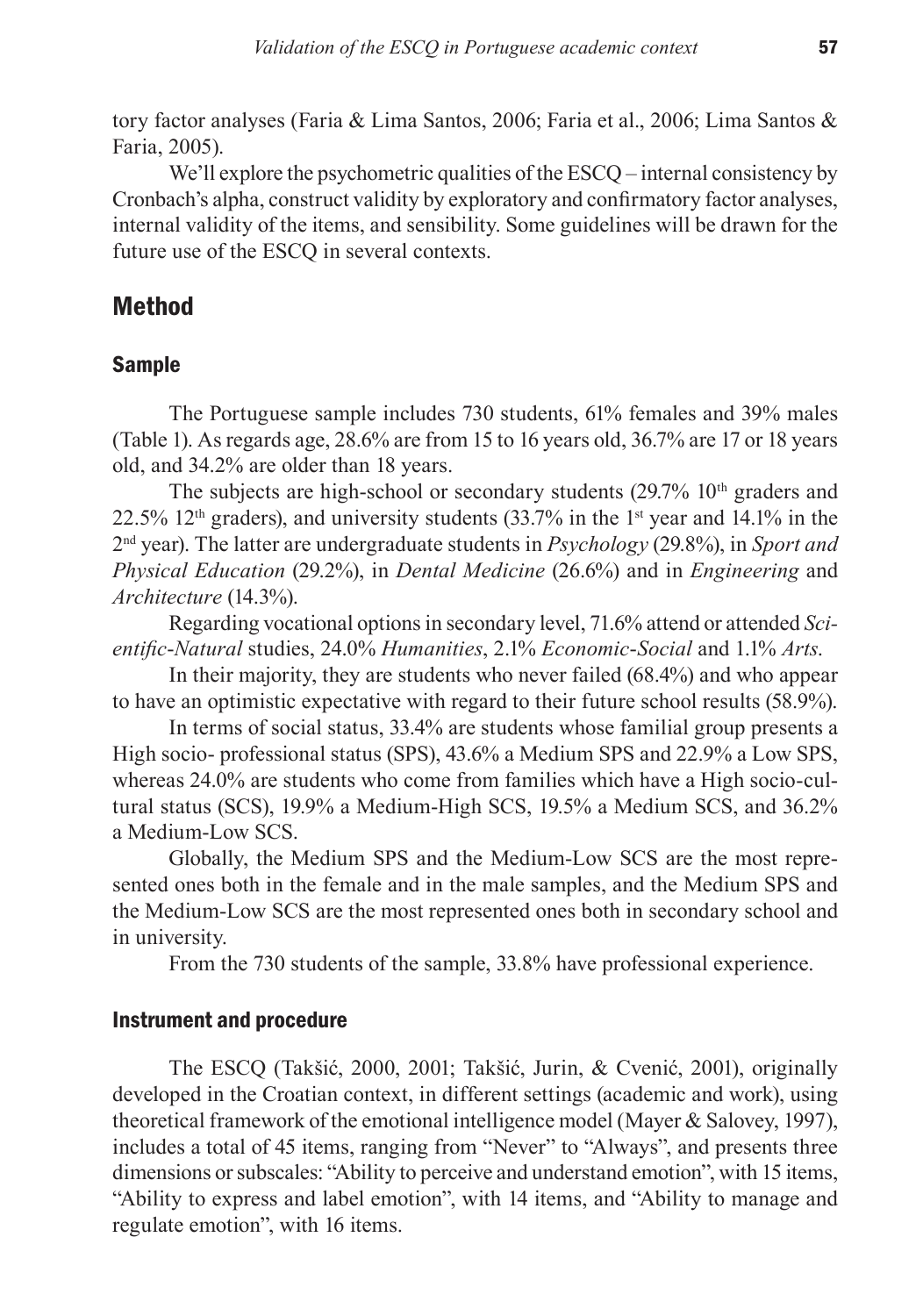|      | j                                                                         |
|------|---------------------------------------------------------------------------|
|      |                                                                           |
|      |                                                                           |
|      |                                                                           |
|      |                                                                           |
|      |                                                                           |
|      |                                                                           |
|      |                                                                           |
|      |                                                                           |
|      |                                                                           |
|      |                                                                           |
|      |                                                                           |
|      |                                                                           |
|      |                                                                           |
| くくりく | l                                                                         |
|      |                                                                           |
|      | Ì                                                                         |
|      |                                                                           |
|      |                                                                           |
|      |                                                                           |
|      |                                                                           |
|      |                                                                           |
|      |                                                                           |
|      |                                                                           |
|      |                                                                           |
|      |                                                                           |
|      |                                                                           |
|      |                                                                           |
|      |                                                                           |
|      |                                                                           |
|      |                                                                           |
|      |                                                                           |
|      |                                                                           |
|      |                                                                           |
|      |                                                                           |
| I    | ׇ֬֘֡                                                                      |
| ć    |                                                                           |
|      |                                                                           |
|      |                                                                           |
|      |                                                                           |
|      |                                                                           |
|      |                                                                           |
|      | í                                                                         |
|      |                                                                           |
| 2.12 |                                                                           |
|      |                                                                           |
|      |                                                                           |
|      |                                                                           |
|      |                                                                           |
|      |                                                                           |
| Ì    |                                                                           |
|      |                                                                           |
|      |                                                                           |
|      |                                                                           |
|      |                                                                           |
| ミこ   |                                                                           |
|      |                                                                           |
|      |                                                                           |
|      |                                                                           |
|      |                                                                           |
|      |                                                                           |
|      |                                                                           |
|      |                                                                           |
|      |                                                                           |
|      |                                                                           |
|      |                                                                           |
|      |                                                                           |
|      |                                                                           |
|      |                                                                           |
|      |                                                                           |
|      |                                                                           |
|      |                                                                           |
|      |                                                                           |
|      |                                                                           |
|      |                                                                           |
|      |                                                                           |
|      |                                                                           |
|      |                                                                           |
|      |                                                                           |
|      |                                                                           |
|      |                                                                           |
|      |                                                                           |
| Ì    |                                                                           |
|      | į                                                                         |
|      |                                                                           |
|      |                                                                           |
|      |                                                                           |
|      |                                                                           |
|      | d                                                                         |
|      | j                                                                         |
| ţ    | ֪֪֪ׅ֛֪ׅ֧֚֚֚֚֚֚֚֚֚֚֚֚֚֚֚֚֚֚֚֚֚֚֚֚֚֚֚֚֚֚֚֚֡֡֓֕֓֡֡֟֓֡֟֓֡֟֓֡֟֓֡֟֓֡֟֓֡֟֓֞֓֞֞֝֬ |
|      |                                                                           |
| ŀ    | ₫<br>l                                                                    |

|                    |                                                               |               |                | Females         |              |                |                         | Males           |                |                 | Total      |                  |                                                                                                 |
|--------------------|---------------------------------------------------------------|---------------|----------------|-----------------|--------------|----------------|-------------------------|-----------------|----------------|-----------------|------------|------------------|-------------------------------------------------------------------------------------------------|
|                    |                                                               |               | ⊠              |                 | <b>Cotal</b> | H              | ⋝                       |                 | <b>Total</b>   | $\mathbb{I}$    | ⋝          |                  | <b>Total</b>                                                                                    |
| Level of Education |                                                               | <b>SPS</b>    | <b>SPS</b>     | <b>SPS</b>      |              | SPS            | <b>SPS</b>              | SPS             |                | SPS             | <b>SPS</b> | S <sub>1</sub> S |                                                                                                 |
| Secondary          | $10^{\text{th}}$ grade                                        | 39            | $\mathcal{O}$  | 51              | 152          | 22             | 26                      | $\overline{17}$ | 65             | $\overline{61}$ | 88         | 68               | 217                                                                                             |
|                    | $12^{\text{th}}$ grade                                        | 29            | 43             | 29              | 101          | 17             | 51                      | $\overline{4}$  | $\Im$          | $\frac{4}{6}$   | 74         | 43               |                                                                                                 |
|                    | Total                                                         | 68            | 105            | 80              | 253          | 39             | 57                      | $\overline{31}$ | 127            | 107             | 162        | $\Xi$            | $\frac{15}{28}$ $\frac{15}{28}$ $\frac{15}{28}$ $\frac{17}{28}$ $\frac{37}{28}$ $\frac{47}{28}$ |
| University         | $1st grade$                                                   | 49            | $\overline{4}$ | $\frac{8}{18}$  | 107          | 54             | 62                      | 23              | 139            | 103             | 102        | $\frac{1}{4}$    |                                                                                                 |
|                    | $2nd$ grade                                                   | 27            | 46             | $\overline{c}$  | 85           | $\overline{C}$ | $\infty$                | $\epsilon$      | $\frac{8}{18}$ | 34              | 54         | 15               |                                                                                                 |
|                    | Total                                                         | 76            | 86             | 30              | 192          | $\overline{6}$ | $\sqrt{2}$              | 26              | 157            | 137             | 156        | 56               |                                                                                                 |
| Total              | $10^{\text{th}}$ grade                                        | 39            | $\mathcal{O}$  | 51              | 152          | 22             | 26                      | 17              | 65             | $\overline{61}$ | 88         | $68\,$           |                                                                                                 |
|                    | $12^{\text{th}}$ grade                                        | 29            | 43             | 29              | $\Xi$        | $\overline{1}$ | $\overline{\mathbf{3}}$ | $\overline{4}$  | 62             | 46              | 74         | 43               |                                                                                                 |
|                    | $1st grade$                                                   | 49            | $\sqrt{4}$     | $\overline{18}$ | 107          | 54             | 62                      | 23              | 139            | 103             | 102        | $\overline{4}$   |                                                                                                 |
|                    | $2nd$ grade                                                   | 27            | 46             | $\overline{2}$  | 85           | $\overline{ }$ | $\infty$                | 3               | $\frac{8}{18}$ | 34              | 54         | $\overline{15}$  | 103                                                                                             |
|                    | Total                                                         | $\frac{4}{4}$ | 191            | 110             | 445          | 100            | 127                     | 57              | 284            | 244             | 318        | 167              | 729a                                                                                            |
|                    | Note H SPS - High SPS - M SPS - Medium SPS - H SPS - H Gw SPS |               |                |                 |              |                |                         |                 |                |                 |            |                  |                                                                                                 |

*Note.* H SPS – High SPS; M SPS – Medium SPS; L SPS – Low SPS.<br><sup>a1</sup> omission in the SPS variable. JF J.  $\sum_{i=1}^{n}$ Q 5  $5E5, L$ **MECHALL** Note. H SPS – High SPS; M SPS –<br><sup>a</sup>1 omission in the SPS variable.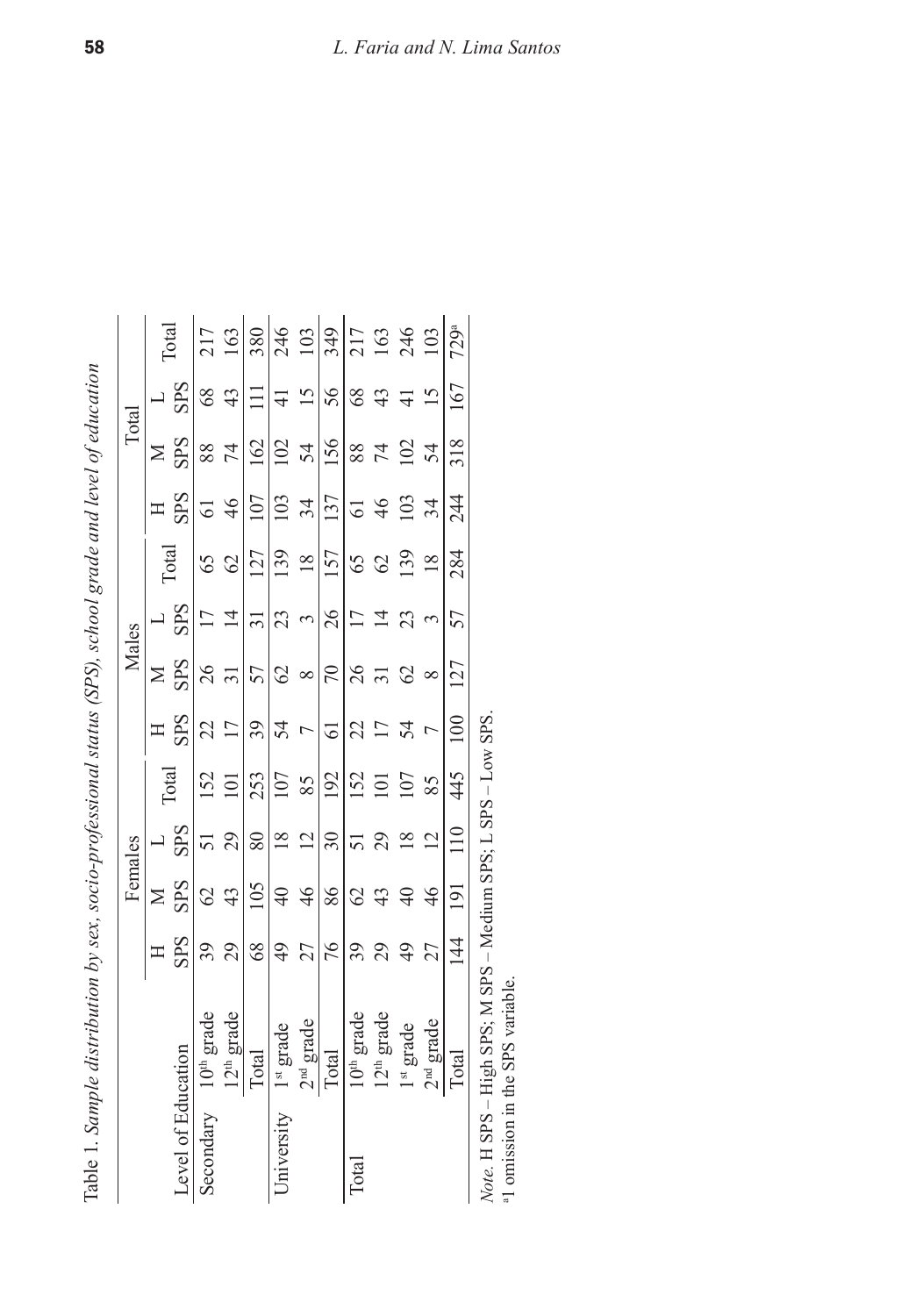It was collectively administered together with a socio-demographic questionnaire, in whole classes, during regular school hours, the instructions being read aloud and confidentiality and anonymity being guaranteed.

The English version of the scale (Takšić, 2001) was translated into Portuguese and back-translated into English, through the collaboration of the Portuguese and Croatian authors (Van de Vjver & Hambleton, 1996).

## Results and discussion

#### Reliability – Internal consistency

In Table 2 we can observe the *alpha* values for the dimensions of the ESCQ, according to school grade. The dimensions of *Ability to Perceive and Understand Emotion* (15 items) and *Ability to Express and Label Emotion* (14 items) present the highest *alpha* values in every sample, and the dimension of *Ability to Manage and Regulate Emotions* (16 items) has the lowest *alpha* value of all, exactly as in Takšić (2001) studies (Table 3), probably evidencing the diverse nature of the items that involve both positive and negative emotions in interpersonal situations.

The *alpha* values for the *Global Emotional Competence Scale* are the highest ones and appear to be slightly superior to those of the Croatian samples.

|                                   |        |     | Secondary   |     | University  |     | Total Sample |
|-----------------------------------|--------|-----|-------------|-----|-------------|-----|--------------|
|                                   | No. of |     | $(N = 381)$ |     | $(N = 349)$ |     | $(N = 730)$  |
| <b>Subscales</b>                  | items  | N   | alpha       | N   | alpha       | N   | alpha        |
| Perceive and Understand Emotion   | 15     | 377 | 84          | 347 | -84         | 724 | .84          |
| <b>Express and Label Emotion</b>  | 14     | 373 | 84          | 343 | -83         | 716 | .84          |
| Manage and Regulate Emotion       | 16     | 375 | .67         | 346 | .64         | 721 | .67          |
| Global Emotional Competence Scale | 45     | 363 | 90          | 340 | .88         | 703 | .89          |

Table 2. *Alpha values for the secondary school, university and total samples*

Generally, we can affirm that the *alpha* values obtained suggest that the items are consistent with the dimensions to which they belong, indicating a good internal consistency for the dimensions of *Ability to Perceive and Understand Emotion* and *Ability to Express and Label Emotion,* and an acceptable internal consistency for the dimension of *Ability to Manage and Regulate Emotions*. The alpha values for both secondary and university samples are similar.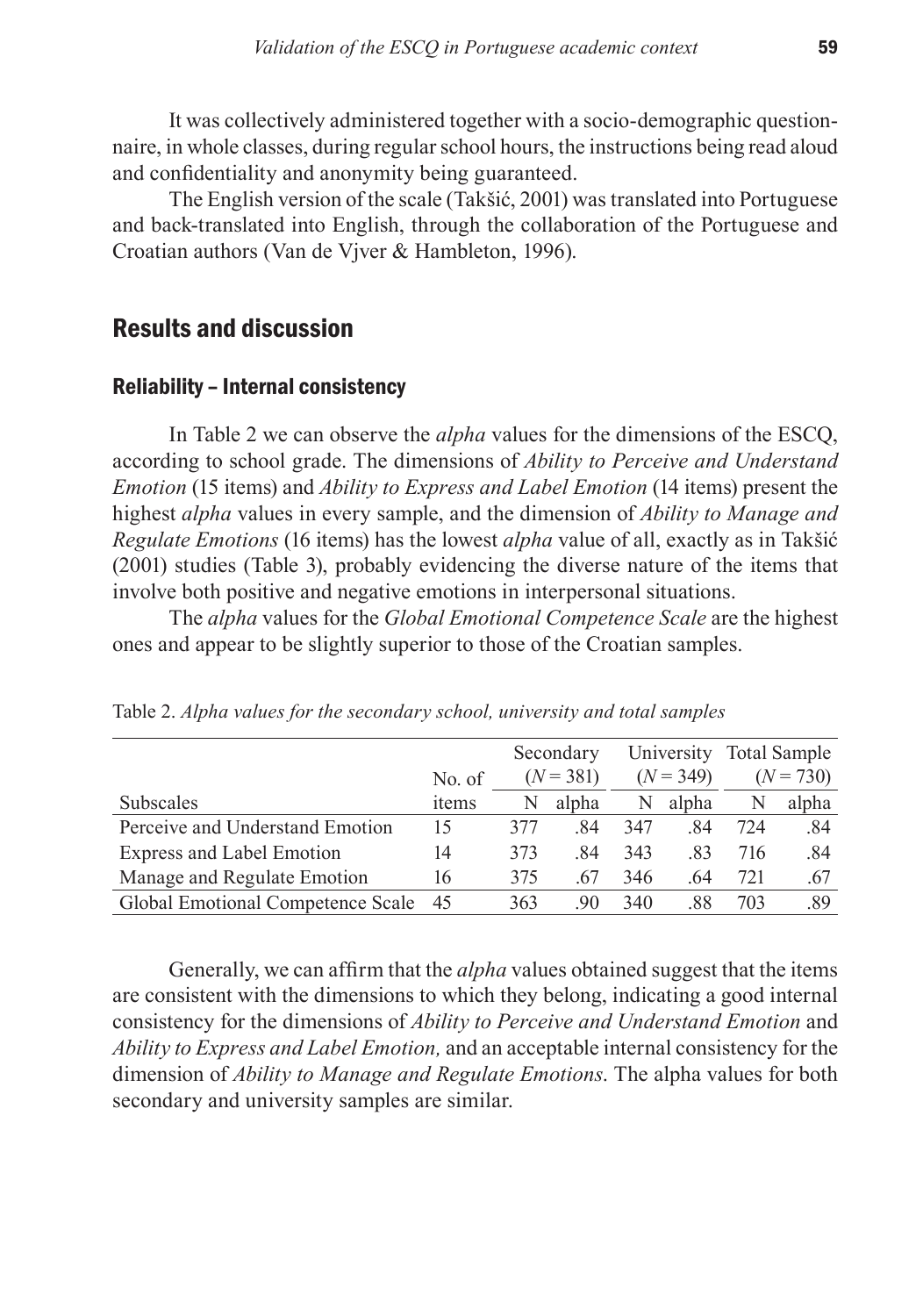|                                   | $N = 834^{\circ}$ | $N = 193^b$ |
|-----------------------------------|-------------------|-------------|
| <b>Subscales</b>                  | alpha             | alpha       |
| Perceive and Understand Emotion   | -87               | .88         |
| Express and Label Emotion         | .79               | .79         |
| Manage and Regulate Emotion       | 74                | 71          |
| Global Emotional Competence Scale | 89                | 88          |

Table 3. *Alpha values found in Takšić (2001) studies*

a Representative sample of secondary school students, from 15 to 19 years of age. b Sample of university students.

#### **Validity**

#### **Principal components factor analysis**

The exploratory factor analysis for each subsample – secondary and university – (Tables 4 and 5) extracted three factors by Varimax rotation, which explain almost 30% of the total variance of the results (29.9% for the total sample; 30.7% for the secondary school sample; and 29.9% for the university one).

The factorial structure found for the secondary sample is more similar to that of the total sample than to the one obtained for the university one. Therefore, we'll present only the factorial structures for the two subsamples.

In the factorial structure obtained for the secondary sample (Table 4), Factor 1 gathers 24 items: 13 of the dimension of *Ability to Perceive and Understand Emotion*, 9 of the dimension of *Ability to Manage and Regulate Emotion,* and 2 of the dimension of *Ability to Express and Label Emotion*; Factor 2 presents 11 items of the dimension of *Ability to Express and Label Emotion*; Factor 3 mixes seven items of the dimension of *Ability to Manage and Regulate Emotion*, two items of the dimension of *Ability to Perceive and Understand Emotion,* and one item of the dimension of *Ability to Express and Label Emotion*. All these factors have alpha values higher than .96.

The factorial structure found for the university sample (Table 5) extracts factors with fewer mixtures, although none of these factors is loaded by items belonging to just one dimension, as it is the case for Factor 2 in the secondary sample. Thus, for Factor 1 there are 12 items of the dimension of *Ability to Express and Label Emotion* and 5 items of the dimension of *Ability to Manage and Regulate Emotion*; for Factor 2 we can observe 14 items of the dimension of *Ability to Perceive and Understand Emotion*, 2 items of the dimension of *Ability to Manage and Regulate Emotion,* and 1 item of the dimension of *Ability to Express and Label Emotion*; and for Factor 3 we can see nine items of the dimension of *Ability to Manage and Regulate Emotion*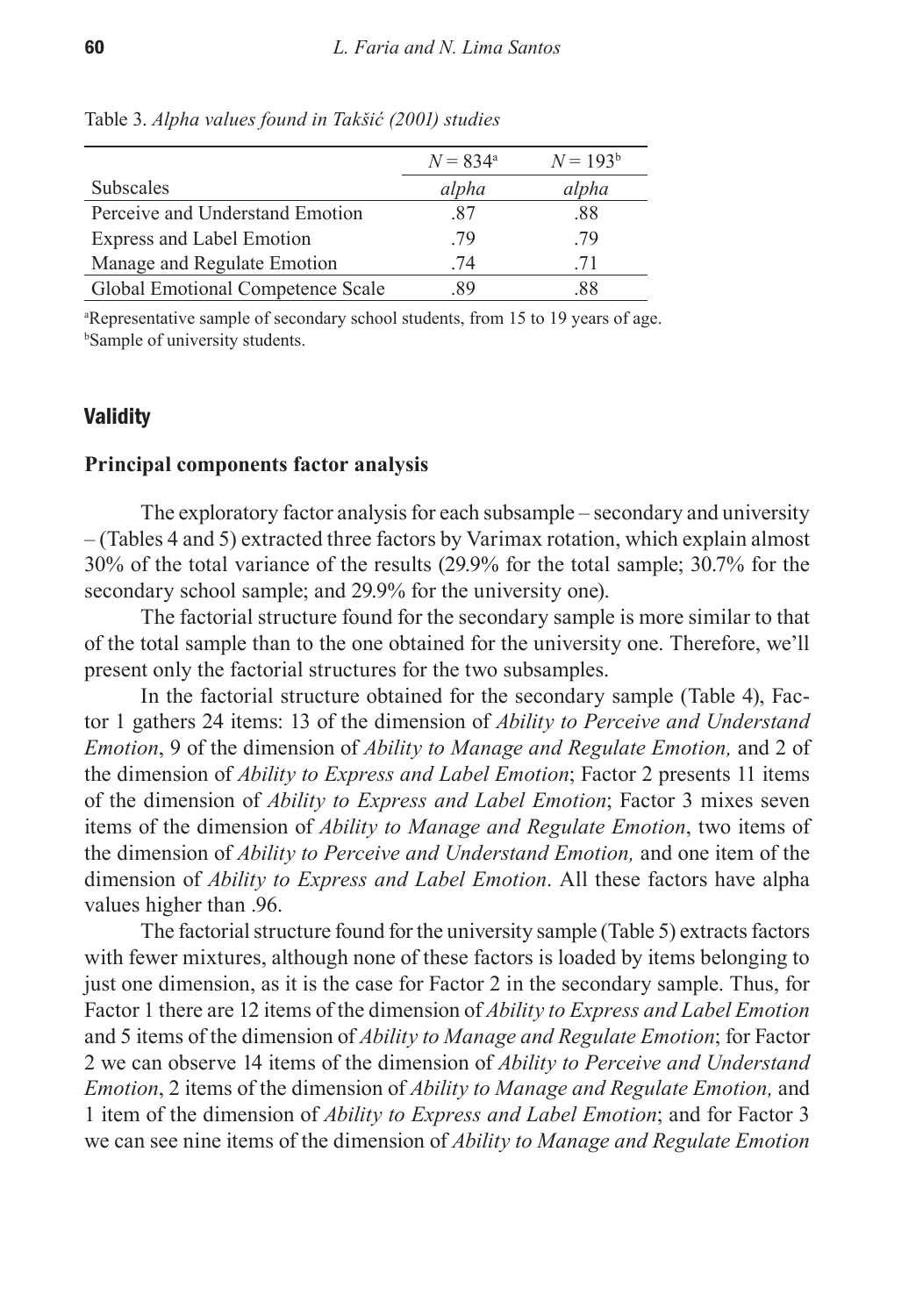and 1 item of each of the dimensions of *Ability to Express and Label* and of *Ability to Perceive and Understand Emotion*. All these factors have alpha values higher than 97

As we can see, in both factorial structures we find mixtures of the three dimensions. However, the secondary sample seems to mix, on one hand, more aspects related with the perception and understanding of others' emotions, attributing more importance to these aspects which compose the first factor, and, on the other hand, seems to differentiate better the aspects related to emotional expression, isolating them in the second factor. In its turn, the university sample appears to associate more aspects related to expressing one's own emotions, reuniting them in the first factor, and to differentiate more aspects related with emotional perception and understanding, 14 of the 15 items of this dimension being mixed in the second factor.

It is also to be noticed that Factor 3 is very similar in both samples, presenting 8 common items, which in their majority belong to the dimension of *Ability to Manage and Regulate Emotion*, especially in the sense of maintaining a state of optimistic spirit and of "good humor".

To sum up, we can organize the observations in the following way: (i) the secondary students distinguish more the aspects related to emotional expression and the university students distinguish more the aspects related to emotional perception and understanding; (ii) the various dimensions of emotional competence seem to assume different levels of importance as school grade increases, although the aspects related to "maintaining good humor" (included in the dimension of *Ability to Manage and Regulate Emotion*) are considered to be the less important for both samples; and (iii) the instrument appears to be sensible to differentiating various dimensions of emotional competence, succeeding in identifying the more and the less important dimensions for students, as a function of the school context they attend (secondary *vs.* university), as well as the associations they make from various aspects related to emotional competence. Anyhow, it is to be noticed the reduced percentage of the total variance of the results for which the instrument is responsible in both samples (almost 30%).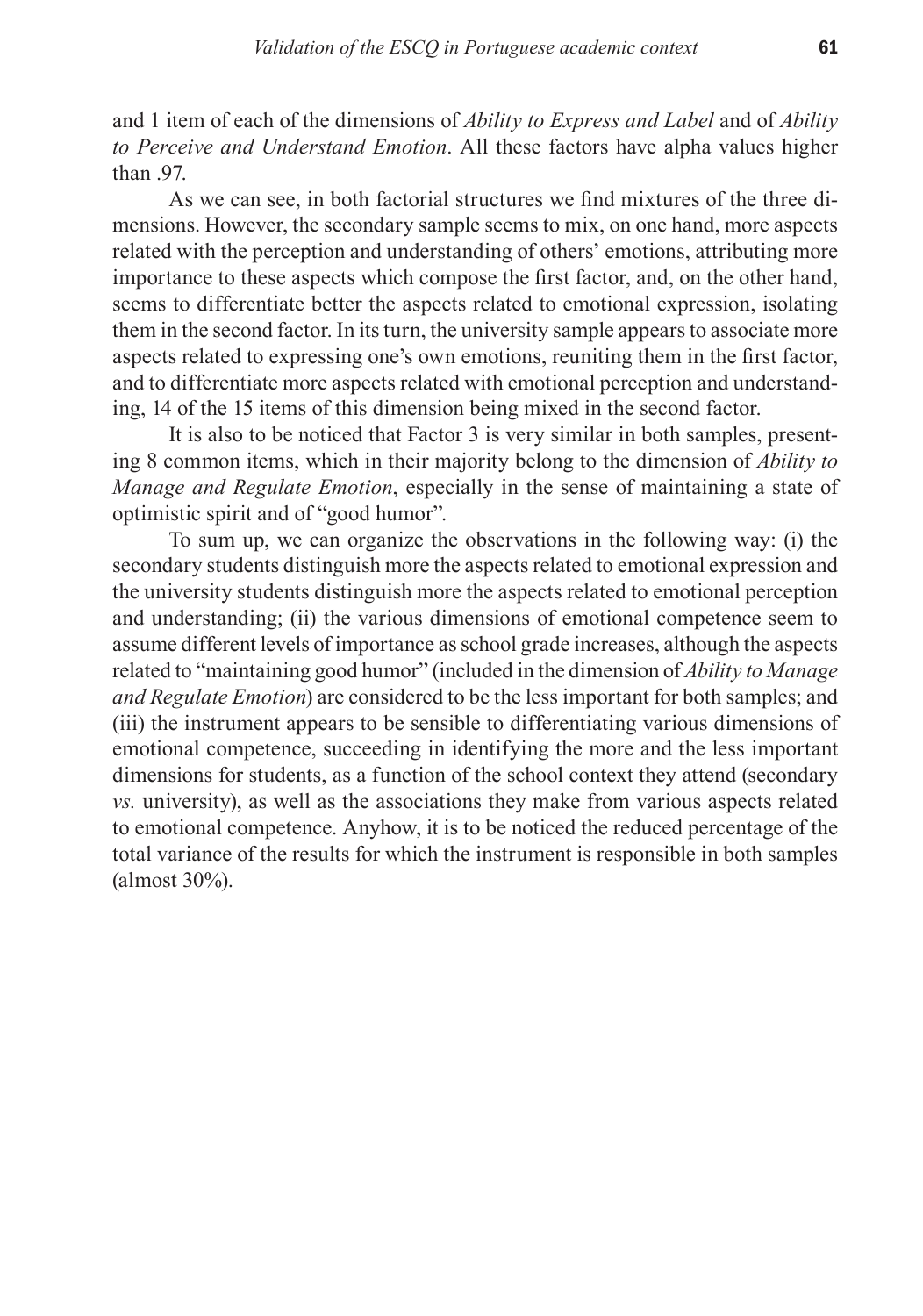Table 4. *Factor analysis in principal components after Varimax rotation and index of item internal validity (secondary sample, N = 381)* 

|                                                                                                          |    |      | Factors |                |                |          |
|----------------------------------------------------------------------------------------------------------|----|------|---------|----------------|----------------|----------|
| Items/Subscales                                                                                          |    | 1    | 2       | $\overline{3}$ | h <sup>2</sup> | $r^{\#}$ |
| 30. I notice when somebody tries to hide his bad mood.                                                   | PU | .583 |         |                | .360           | .489     |
| 42. I notice when somebody's behaviour varies considerably<br>from his mood.                             | PU | .555 |         |                | .350           | .498     |
| 39. I notice when somebody feels down.                                                                   | PU | .548 |         |                | .385           | .557     |
| 21. I can notice when somebody feels helpless.                                                           | PU | .546 |         |                | .321           | .474     |
| 18. If I observe a person in the presence of others, I can de-<br>termine precisely her or his emotions. | PU | .544 |         |                | .363           | .507     |
| 24. I can tell somebody's feelings by the expression on his PU<br>face.                                  |    | .518 |         |                | .315           | .474     |
| 3. When I meet an acquaintance, I immediately notice his PU<br>mood.                                     |    | .504 |         |                | .287           | .435     |
| 33. I notice when somebody feels guilty.                                                                 | PU | .499 |         |                | .299           | .467     |
| 36. I notice when somebody tries to hide his real feelings.                                              | PU | .497 |         |                | .312           | .479     |
| 6. When I see how someone feels, I usually know what has                                                 | PU |      |         |                |                |          |
| happened to him.                                                                                         |    | .483 |         |                | .246           | .404     |
| 27. I can detect my friends' concealed jealousy.                                                         | PU | .464 |         |                | .234           | .396     |
| 31. I can easily persuade a friend that there is no reason to MR<br>worry.                               |    | .463 |         |                | .289           | .369     |
| 28. If I really want to, I will solve a problem that may seem MR<br>insoluble.                           |    | .452 |         |                | .291           | .388     |
| 9. I can tell the difference if my friend is sad or disap- PU<br>pointed.                                |    | .442 |         |                | .288           | .433     |
| 12. I can easily detect my friends' mood changes.                                                        | PU | .439 |         |                | .280           | .464     |
| 13. When I don't like a person, I find ways to let him know.                                             | МR | .394 |         |                | .161           | $.112*$  |
| 26. My behaviour is a reflection of my inner feelings.                                                   | EL | .368 |         |                | .189           | .325     |
| 10. When somebody praises me, I work with more enthusi-<br>asm.                                          | МR | .356 |         |                | .141           | .216     |
| 19. When I am in a good mood, every problem seems solu- MR<br>ble.                                       |    | .330 |         |                | .220           | .341     |
| 25. I study and learn best, when I am in a good mood and MR<br>happy.                                    |    | .323 |         |                | .122           | .250     |
| 7. Unpleasant experiences teach me how not to act in the MR<br>future.                                   |    | .246 |         |                | .070           | .154     |
| 40. I fulfil my duties and assignments as soon as possible, MR                                           |    | .227 |         |                | .112           | .321     |
| rather than think about them.<br>22. When I am with a person who thinks highly of me, I am MR            |    |      |         |                |                |          |
| careful about how I behave.                                                                              |    | .197 |         |                | .041           | $.107*$  |
| 5. When something doesn't suit me, I show this immedi- EL<br>ately.                                      |    | .185 |         |                | .078           | .244     |
| 11. I can easily list the emotions that I am currently experi- EL<br>encing.                             |    |      | .757    |                | .606           | .620     |
| 17. I can express how I feel.                                                                            | EL |      | .745    |                | .597           | .631     |
| 38. I can easily name most of my feelings.                                                               | EL |      | .732    |                | .583           | .637     |
| 14. I can express my emotions well.                                                                      | EL |      | .723    |                | 570            | .631     |
| 41. I can recognize most of my feelings.                                                                 | EL |      | .695    |                | .537           | .637     |
| 2. I can nearly always put my feelings and emotions into EL<br>words.                                    |    |      | .673    |                | .473           | .523     |
| 20. I can describe my present emotional state.                                                           | EL |      | .520    |                | .333           | .478     |
| 23. I can say that I know a lot about my emotional state.                                                | EL |      | .514    |                | .323           | .462     |
| 32. I usually understand why I feel bad.                                                                 | EL |      | .425    |                | .240           | .356     |
| 8. I can easily think of a way to approach a person I like.                                              | EL |      | .336    |                | .276           | .432     |
| 29. People can always tell what mood I am in.                                                            | EL |      | .317    |                | .146           | .324     |

Table 4 continues on the next page.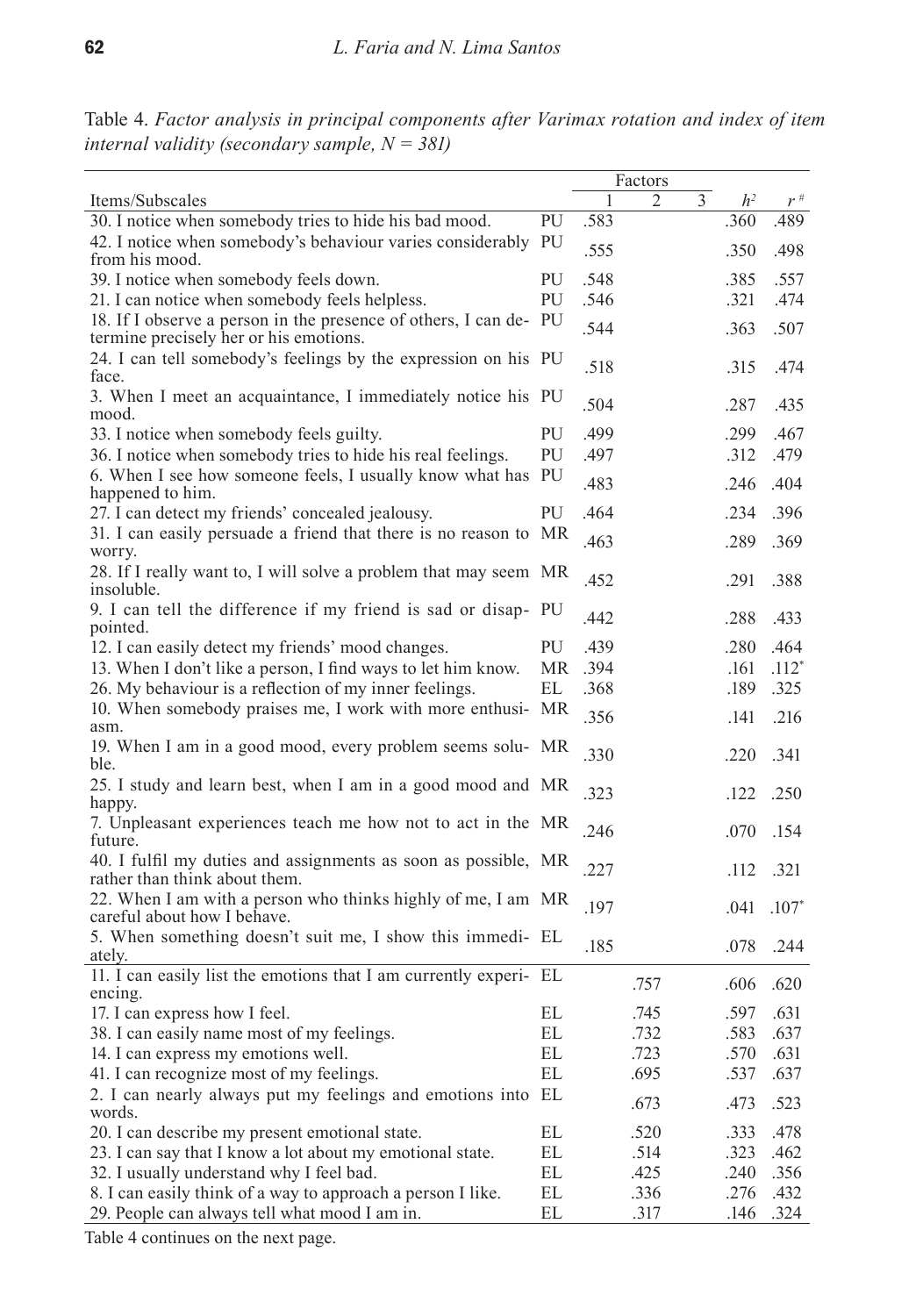| МR                                                               |      |      | .751 | .567.422  |                                        |
|------------------------------------------------------------------|------|------|------|-----------|----------------------------------------|
| 1. I can maintain a good mood even if something bad hap- MR      |      |      |      |           |                                        |
|                                                                  |      |      |      |           |                                        |
| 34. I try to contain unpleasant emotions, and reinforce posi- MR |      |      | .587 | .366.353  |                                        |
| PU                                                               |      |      | .491 | 375 450   |                                        |
| 16. When I am in a good mood, it is difficult to bring my<br>MR  |      |      | .480 | .251 .342 |                                        |
| 4. I can maintain a good mood, even when the people around MR    |      |      |      |           |                                        |
| 15. I can easily think of a way to make my friend happy on PU    |      |      |      |           |                                        |
| МR                                                               |      |      | .425 | 249 351   |                                        |
| 45. As far as I am concerned, it is normal to feel the way I MR  |      |      | .381 | .200      | .281                                   |
| 35. I have found it easy to display fondness for a person of EL  |      |      | .358 | .274 .416 |                                        |
|                                                                  | 5.30 | 4.95 | 3.55 |           |                                        |
|                                                                  | 11.8 | 11.0 | 7.9  |           | $\Sigma = 30.66$                       |
|                                                                  |      |      |      | .675      | .456.347<br>471 222 274<br>442 400 466 |

 $\#$  All the correlation coefficients present a  $p < 0.01$ , except those marked with asterisk, whose  $p < 0.05$ .

Table 5. *Factor analysis in principal components after Varimax rotation and index of item internal validity (university sample, N = 349)*

|                                                                                              |           |         | Factors        |   |                |         |
|----------------------------------------------------------------------------------------------|-----------|---------|----------------|---|----------------|---------|
| Items/Subscales                                                                              |           | 1       | $\overline{2}$ | 3 | h <sup>2</sup> | $r^*$   |
| 11. I can easily list the emotions that I am currently experi-                               | EL        | .760    |                |   | .590           | .646    |
| encing.                                                                                      |           |         |                |   |                |         |
| 17. I can express how I feel.                                                                | EL        | .744    |                |   | .577           | .643    |
| 14. I can express my emotions well.                                                          | EL        | .728    |                |   | .571           | .659    |
| 38. I can easily name most of my feelings.                                                   | EL        | .685    |                |   | .509           | .624    |
| 2. I can nearly always put my feelings and emotions into<br>words.                           | EL        | .667    |                |   | .461           | .557    |
| 20. I can describe my present emotional state.                                               | EL        | .645    |                |   | .462           | .567    |
| 41. I can recognize most of my feelings.                                                     | EL        | .584    |                |   | .456           | .588    |
| 23. I can say that I know a lot about my emotional state.                                    | EL        | .485    |                |   | .351           | .476    |
| 40. I fulfil my duties and assignments as soon as possible,<br>rather than think about them. | MR        | .410    |                |   | .220           | .233    |
| 32. I usually understand why I feel bad.                                                     | EL        | .410    |                |   | .270           | .380    |
| 8. I can easily think of a way to approach a person I like.                                  | EL        | .369    |                |   | .246           | .410    |
| 5. When something doesn't suit me, I show this immedi-<br>ately.                             | EL        | .323    |                |   | .105           | .220    |
| 10. When somebody praises me, I work with more enthusi-<br>asm.                              | MR        | .316    |                |   | .137           | $.135*$ |
| 26. My behaviour is a reflection of my inner feelings.                                       | EL        | .275    |                |   | .092           | .247    |
| 25. I study and learn best, when I am in a good mood and                                     | MR        | .264    |                |   | .098           | .207    |
| happy.                                                                                       |           |         |                |   |                |         |
| 13. When I don't like a person, I find ways to let him know.                                 |           | MR .243 |                |   | .067           | $.136*$ |
| 7. Unpleasant experiences teach me how not to act in the<br>future.                          | <b>MR</b> | .240    |                |   | .090           | .210    |

Table 5 continues on the next page.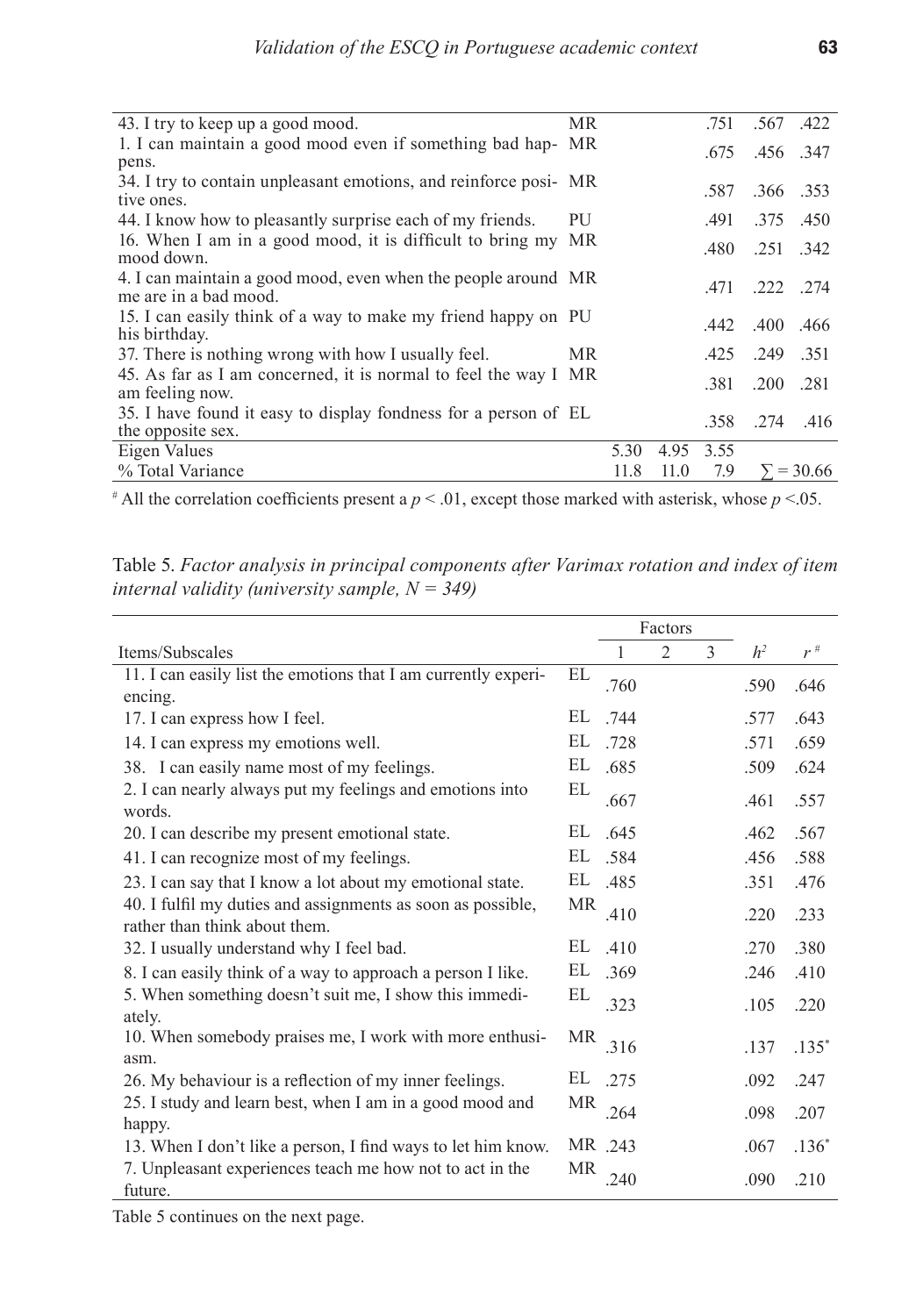| 39. I notice when somebody feels down.                                       | PU                |      | .684 |      | .478 | .526             |
|------------------------------------------------------------------------------|-------------------|------|------|------|------|------------------|
| 21. I can notice when somebody feels helpless.                               | PU                |      | .661 |      | .459 | .556             |
| 12. I can easily detect my friend's mood changes.                            | PU                |      | .622 |      | .438 | .558             |
| 9. I can tell the difference if my friend is sad or disap-                   | PU                |      | .580 |      | .375 | .482             |
| pointed.                                                                     |                   |      |      |      |      |                  |
| 42. I notice when somebody's behaviour varies considerably<br>from his mood. | PU                |      | .577 |      | .367 | .497             |
| 3. When I meet an acquaintance, I immediately notice his                     | PU                |      |      |      |      |                  |
| mood.                                                                        |                   |      | .570 |      | .352 | .511             |
| 24. I can tell somebody's feelings by the expression on his                  | PU                |      |      |      |      |                  |
| face.                                                                        |                   |      | .566 |      | .348 | .508             |
| 6. When I see how someone feels, I usually know what has                     | PU                |      | .555 |      | .328 | .465             |
| happened to him.                                                             |                   |      |      |      |      |                  |
| 36. I notice when somebody tries to hide his real feelings.                  | PU                |      | .544 |      | .334 | .494             |
| 33. I notice when somebody feels guilty.                                     | PU                |      | .542 |      | .352 | .511             |
| 30. I notice when somebody tries to hide his bad mood.                       | PU                |      | .529 |      | .343 | .454             |
| 18. If I observe a person in the presence of others, I can                   | PU                |      | .512 |      | .311 | .467             |
| determine precisely her or his emotions.                                     |                   |      |      |      |      |                  |
| 31. I can easily persuade a friend that there is no reason to                | <b>MR</b>         |      | .409 |      | .240 | .222             |
| worry.<br>44. I know how to pleasantly surprise each of my friends.          | PU                |      | .326 |      | .263 | .378             |
| 15. I can easily think of a way to make my friend happy on                   | PU                |      |      |      |      |                  |
| his birthday.                                                                |                   |      | .233 |      | .131 | .259             |
| 29. People can always tell what mood I am in.                                | EL                |      | .175 |      | .077 | .236             |
| 22. When I am with a person who thinks highly of me, I am                    | <b>MR</b>         |      |      |      |      |                  |
| careful about how I behave.                                                  |                   |      | .118 |      | .018 | .098             |
| 1. I can maintain a good mood even if something bad hap-                     | <b>MR</b>         |      |      |      |      |                  |
| pens.                                                                        |                   |      |      | .660 | .452 | .268             |
| 43. I try to keep up a good mood.                                            | <b>MR</b>         |      |      | .645 | .434 | .439             |
| 34. I try to contain unpleasant emotions, and reinforce posi-                | <b>MR</b>         |      |      | .518 | .297 | .350             |
| tive ones.                                                                   |                   |      |      |      |      |                  |
| 4. I can maintain a good mood, even when the people                          | <b>MR</b>         |      |      | .506 | .278 | .267             |
| around me are in a bad mood.                                                 |                   |      |      |      |      |                  |
| 37. There is nothing wrong with how I usually feel.                          | <b>MR</b>         |      |      | .472 | .258 | .305             |
| 16. When I am in a good mood, it is difficult to bring my                    | МR                |      |      | .441 | .221 | .279             |
| mood down.<br>35. I have found it easy to display fondness for a person of   | $\mathop{\rm EL}$ |      |      |      |      |                  |
| the opposite sex.                                                            |                   |      |      | .376 | .263 | .364             |
| 28. If I really want to, I will solve a problem that may seem                | <b>MR</b>         |      |      |      |      |                  |
| insoluble.                                                                   |                   |      |      | .358 | .236 | .354             |
| 45. As far as I am concerned, it is normal to feel the way I                 | MR                |      |      | .326 | .164 | .318             |
| am feeling now.                                                              |                   |      |      |      |      |                  |
| 27. I can detect my friends' concealed jealousy.                             | PU                |      |      | .325 | .205 | .295             |
| 19. When I am in a good mood, every problem seems                            | MR                |      |      | .293 | .141 | .346             |
| soluble.                                                                     |                   |      |      |      |      |                  |
| Eigen Values                                                                 |                   | 5.19 | 4.96 | 3.32 |      |                  |
| % Total Variance                                                             |                   | 11.5 | 11.0 | 7.4  |      | $\Sigma = 29.92$ |

*Note.* PU – Perceive and Understand; MR – Manage and Regulate; EL – Express and Label.

 $*$ All the correlation coefficients present a  $p < .01$ , except those marked with asterisk, whose  $p < .05$ .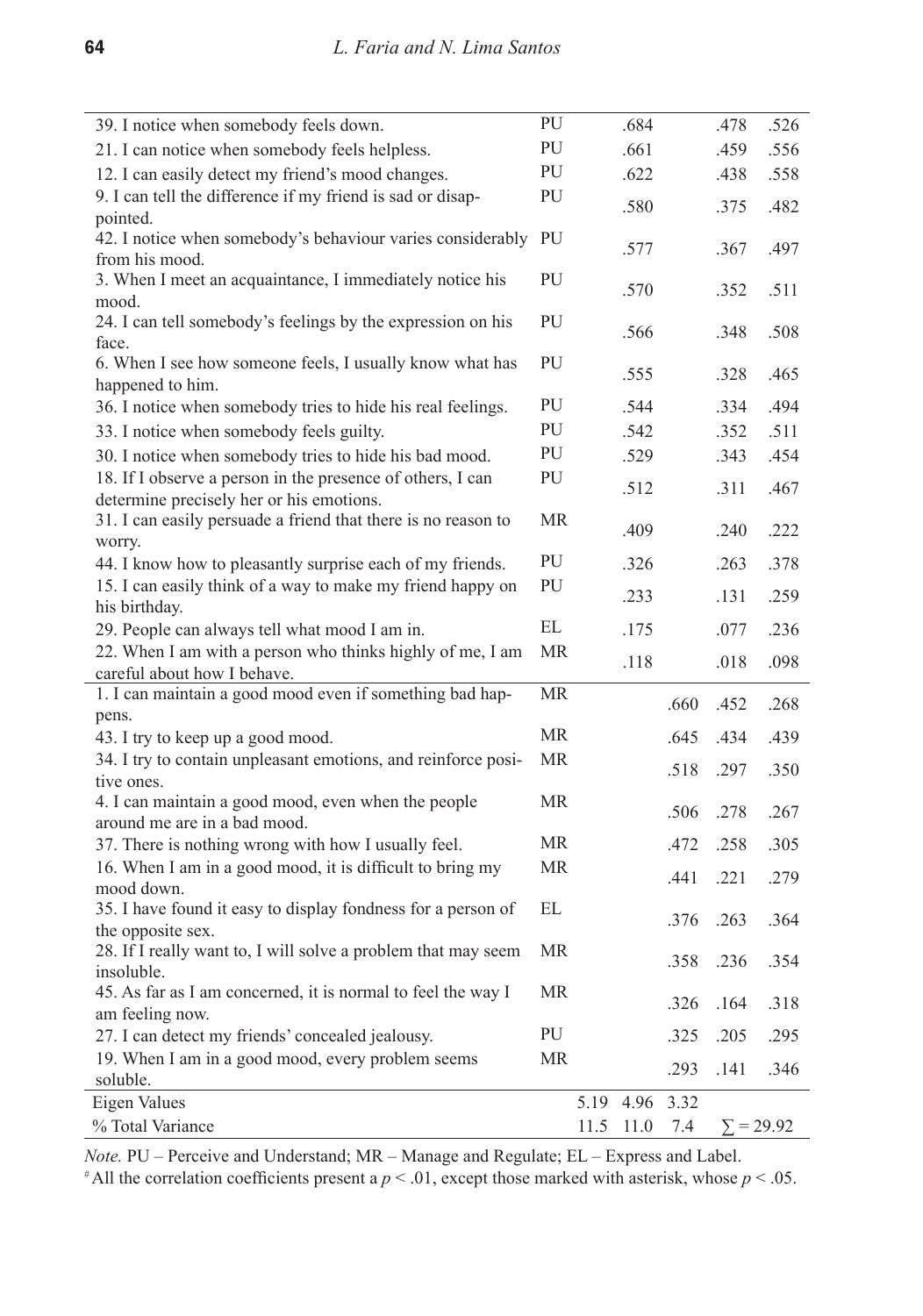#### Confirmatory Factor Analysis

Confirmatory Factor Analysis (CFA) using EQS 6.1 was undertaken for the total sample, because of the more representative nature of it and considering also the need for a higher contingent of subjects to perform CFA  $(N = 730)$ , to verify the factor structure of the ESCQ, complementing and clarifying the factorial structure obtained with the exploratory factor analysis.

The best fitted model for the total sample has two correlated factors (.55) and integrates only 11 items from the original scale (Table 6, Figures 1 and 2), leaving out the Manage and Regulate Emotion scale and several items originally belonging to the other two dimensions, that evidenced high error variances and low loadings in the expected factors. These 11 items represent only two of the three original dimensions: "Ability to Express and Label Emotion" (F2 with seven items), and "Ability to Perceive and Understand Emotion" (F3 with four items). The 7 items of F2 are related with the expression and the description of emotions (e. g., express emotions with words, express well emotions, express the way I feel, describe my emotional state). The four items of F3 are related with the perception of emotions (e. g., to perceive humor changes in my friends, to perceive when someone feels upset).

The original factor of "Ability to Manage and Regulate Emotion" evidenced items with low loadings (< .30) and high error variances, confirming previous results in the domain, and showing that is more difficult to represent this dimensions using self-report items. The alpha values for F2 (.86) and F3 (.72) are acceptable. The reconfigured model obtained in this study should be tested in further studies with new samples (Figure 2). The evaluation of the dimension of "Ability to Manage and Regulate Emotion" should be reconsidered in the future, probably using other techniques, rather than self-report items.

| Models       | $\sim$    | gΙ  | $\chi^2$ /gl | <i>CFI</i> | $RMR_{\text{at}}$ | <i>RMSEA</i> |
|--------------|-----------|-----|--------------|------------|-------------------|--------------|
| Theoretical  | 2869.8*   | 940 |              |            | .06               | .05          |
| Reconfigured | $266.8^*$ |     |              |            | .05               | (9)          |

Table 6. *Adjusted fit indexes for the theoretical and the reconfigured models of the ESCQ*

*Note. CFI* – Comparative Fit Index;  $RMR<sub>st</sub>$  – Root Mean-Squared Residuals (standardized); RMSEA – Root Mean-Squared Error of Approximation.  $p < .001$ .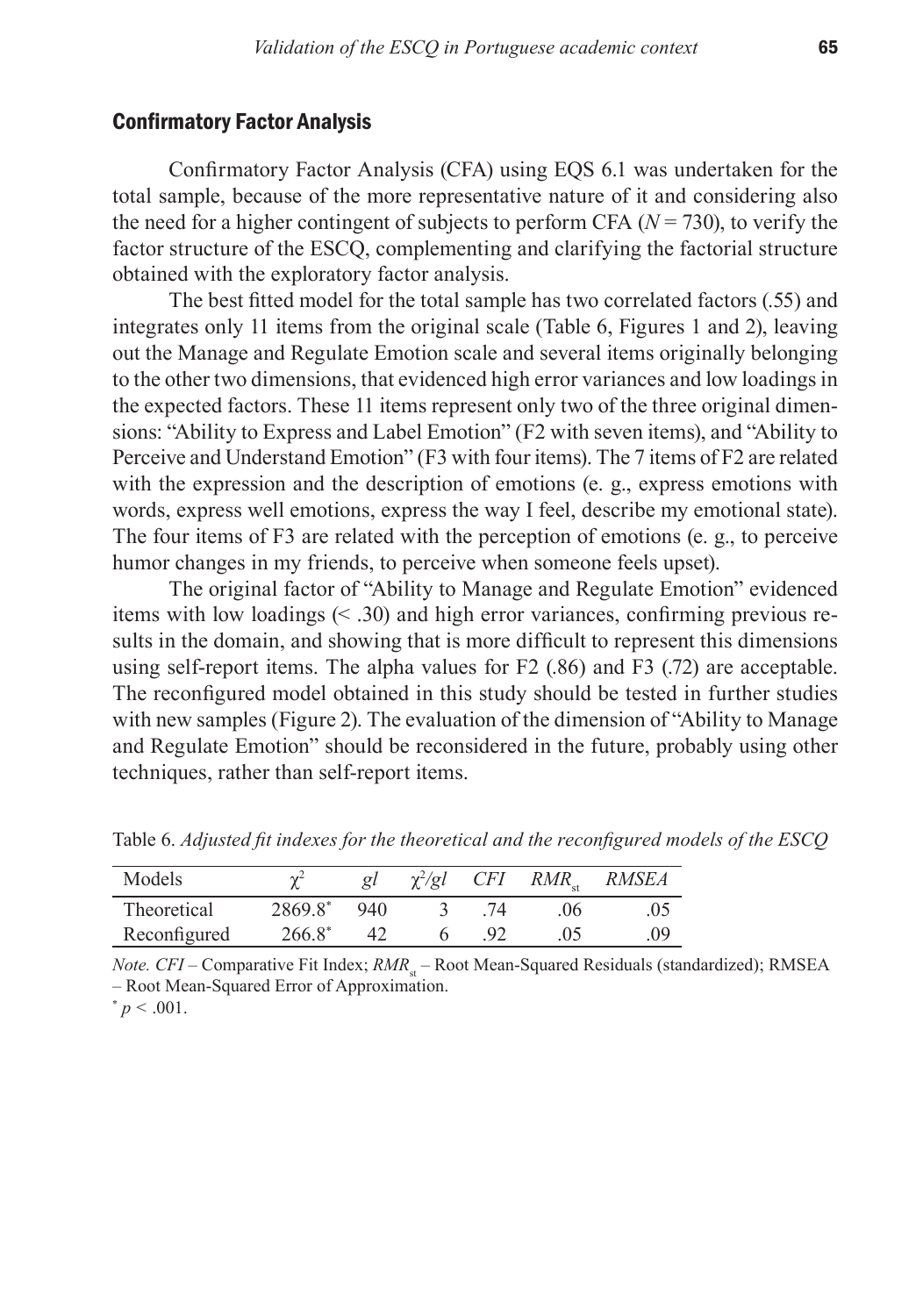

*Figure 1.* Theoretical model of the ESCQ and correlations among factors.

### Internal validity of the items

The indicators of item internal validity (Tables 4 and 5) are, in their majority, superior to .40 in the studied samples, indicating a string correlation between the items and the three dimensions of *Emotional Competence*. Items 7 (*"Unpleasant experiences teach me what I mustn't do."*), 10 (*"When somebody praises me I work with more enthusiasm."*), 13 (*"When I do not like a person I try to show this to him/her."*), and 22 (*"When I stay with someone who admires me I am careful about*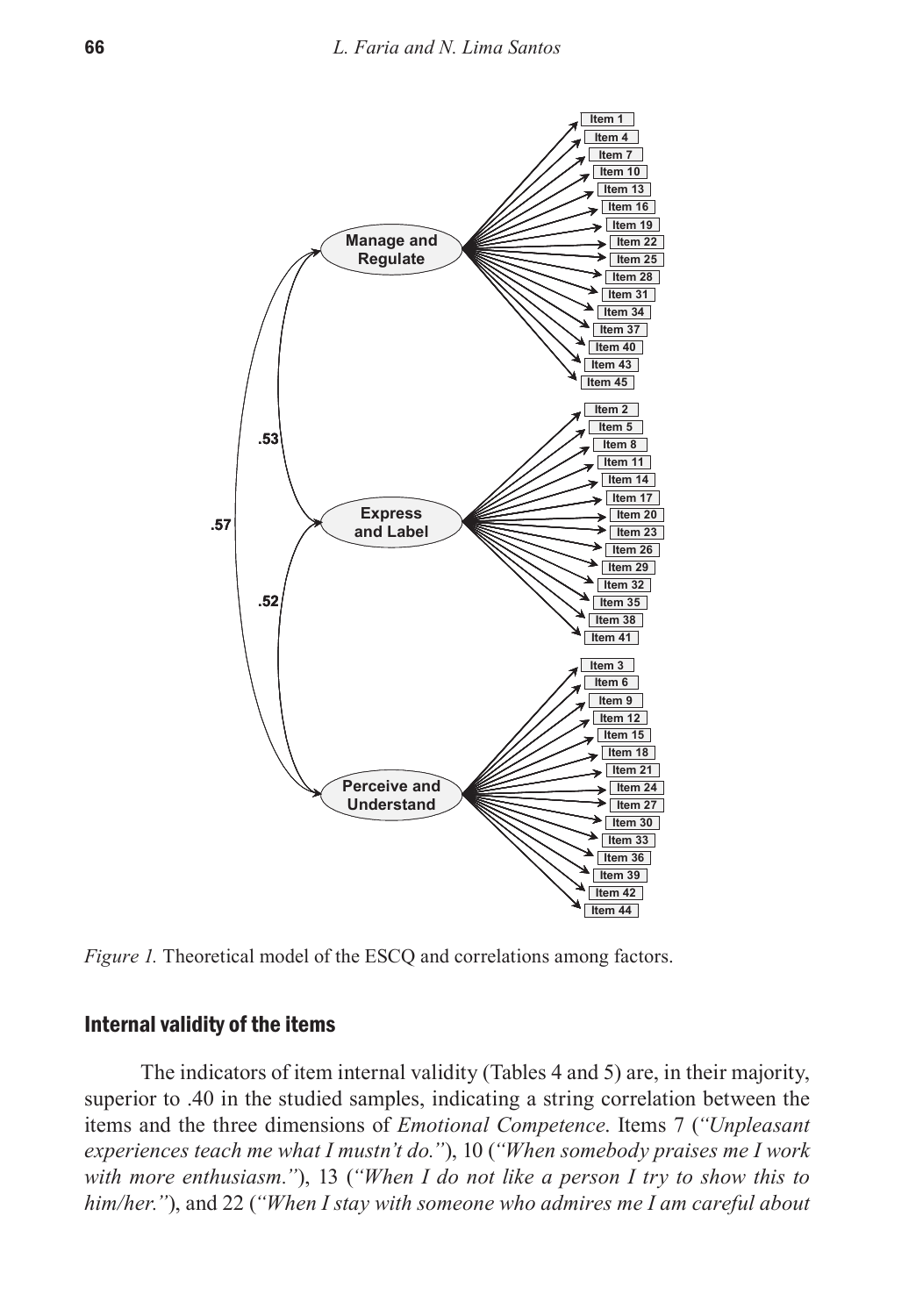

*Figure 2.* Reconfigured model of the ESCQ and correlation between the two factors.

*the way I behave."*), all of them belonging to the dimension of *Ability to Manage and Regulate Emotion*, present the worst indicators of internal validity, suggesting that they worse represent this dimension. As we can see, they are items that refer to aspects related to ways of behaviour, especially in situations that involve either an evaluation of the "other" or being evaluated by the "other".

The items of the other two dimensions, *Ability to Perceive and Understand* and *Ability to Express and Label Emotion*, present satisfactory or good internal validity indicators, reinforcing the good internal consistency already presented by these two dimensions.

# Sensibility: Descriptive statistics for the dimensions and discriminative power of the items

If we observe Tables 7 and 8, we can verify that for the two samples: (i) the values of the mean and of the median are close to each other for all the dimensions of emotional competence; (ii) the minimum and the maximum values are at great distance one from another; and (iii) the coefficients of asymmetry and kurtosis are mostly inferior to the unity.

It is also to be noticed that in the university sample the minimum values are always higher in comparison with those of the secondary sample.

As for the discriminative power of the items we can conclude that: (i) the most chosen answer alternatives are "Frequently" and "Always", showing that, in general, subjects perceive themselves as competent with regard to perceiving and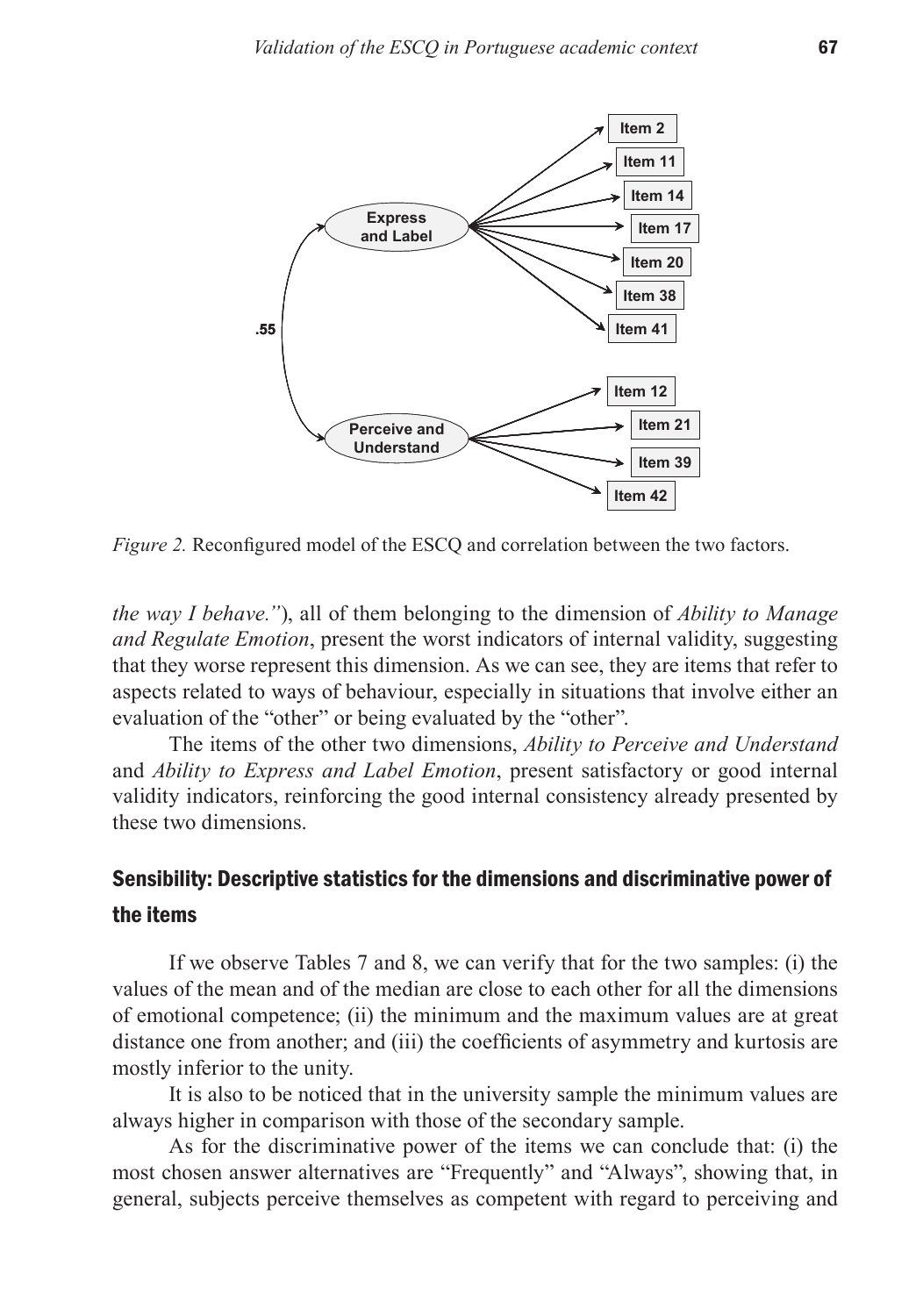| Subscales                    | M    | Me          | SD    | Min             | Max   | Asymmetry | Kurtosis |
|------------------------------|------|-------------|-------|-----------------|-------|-----------|----------|
| Manage and Regulate          | 75 1 | 75 O        | 745   | 46.0            | 93.0  | $-0.349$  | 0.486    |
| Express and Label            | 634  | 64 0        | 9 1 3 | 28.0            | 83 O  | $-0.606$  | 0.802    |
| Perceive and Under-<br>stand | 67 2 | 68.0        | 8.00  | 37 <sup>0</sup> | 86.0  | $-0.446$  | 0.406    |
| Global Emot. Compet.         |      | 205.6 207.0 | 20.85 | 121.0           | 261.0 | $-0.548$  | 1.079    |
|                              |      |             |       |                 |       |           |          |

Table 7. *Measures of central tendency, dispersion and distribution (secondary sample – N = 381)* 

Table 8. *Measures of central tendency, dispersion and distribution (university sample – N = 349)* 

| <b>Subscales</b>             | M     | Мe    | SD    | Min   | Max   | Asymmetry | Kurtosis |
|------------------------------|-------|-------|-------|-------|-------|-----------|----------|
| Manage and Regulate          | 72.9  | 73 O  | 6.48  | 56.0  | 96.0  | 0.153     | 0.312    |
| Express and Label            | 63.0  | 64 0  | 7.85  | 36 Q  | 84.0  | $-0.263$  | 0.218    |
| Perceive and Under-<br>stand | 654   | 66 0  | 7.40  | 39 O  | 90 Q  | 0.024     | 0.728    |
| Global Emot. Compet.         | 201.4 | 201.0 | 17.60 | 148.0 | 270.0 | 0.215     | 0.903    |
|                              |       |       |       |       |       |           |          |

understanding others' emotions and expressing and managing their own emotions; (ii) the items 1, 13 and 40 (belonging to the dimension of *Ability to Manage and Regulate Emotion*), 6, 18, 24, 30, 33 and 36 (belonging to *Ability to Perceive and Understand Emotion*), and 11 and 29 (belonging to *Ability to Express and Label Emotion*) concentrate greater percentage of responses in central alternatives ("Occasionally" and "Usually"), in all samples; (iii) the university sample, when compared to the secondary one, reveals low percentages of higher response alternatives ("Frequently" and "Always",) and greater percentages of central response alternatives ("Occasionally" and "Usually").

#### Correlations among the dimensions of the instrument

Analyzing Table 9, we can observe that the dimensions of *Emotional Competence* are all significantly and positively correlated in the two samples.

In the secondary sample, the highest correlations appear between the dimension of *Ability to Manage and Regulate Emotion* and *Ability to Perceive and Understand Emotion*, whereas, in the university sample they appear between *Ability to Manage and Regulate Emotion* and *Ability to Express and Label Emotion*. These results support the evidence already observed in the exploratory factor analysis for the secondary and university samples, indicating that students with a higher level of instruction associate more the capacity of managing and regulating their emotions with the capacity of expressing these emotions, while the other students associate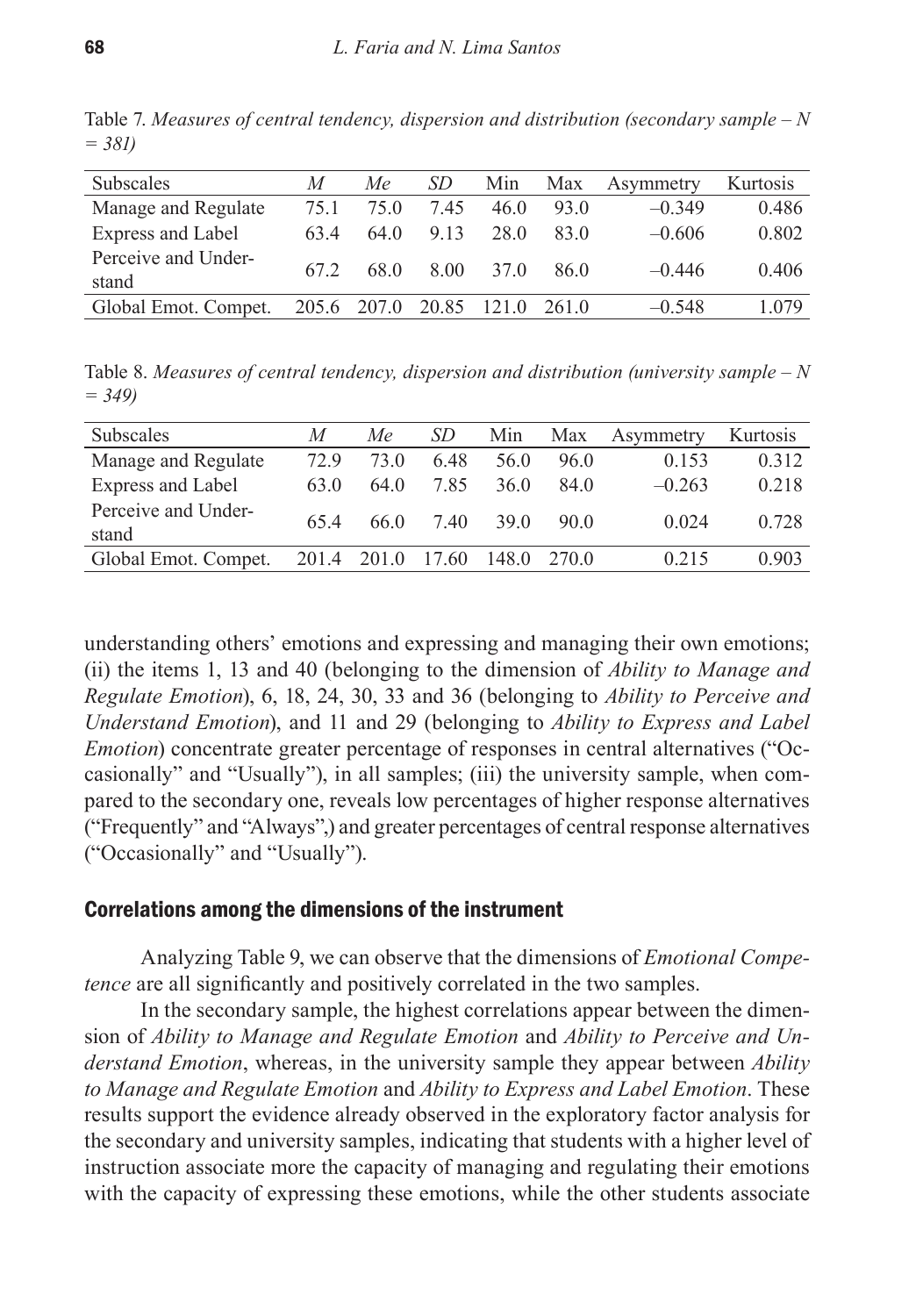more the managing and regulation of their emotions with the perception and understanding of them.

The correlations observed by Takšić (2001), among the various dimensions of emotional competence are, in general, lower than those observed in our study (Table 10) and are similar to one another for the various samples studied by the author.

It is also to be noticed that, in general, the university sample presents lower correlation coefficients. This fact may be related to university students differentiating more the various dimensions of their competence in the emotional domain.

Express and Label Perceive and Understand Global Emotional **Competence** Manage and Regulate  $.52^*$   $(.55^*)$  $.63^*$   $(.47^*)$  $.83^*(.81^*)$ Express and Label  $.59^{\circ}$  (.44<sup>\*</sup>)  $.85^*(.83^*)$ Perceive and Understand  $(.79^*)$  $* p < .01.$ 

Table 9. *Correlations among the subscales – secondary and university (in brackets)*

Table 10. *Correlations among the subscales for different samples studied by Takšić (2001)* 

|                                | $N = 834^{\circ}$ |                                       |       | $N = 193^b$ |
|--------------------------------|-------------------|---------------------------------------|-------|-------------|
|                                | Express and       | Perceive and Express and Perceive and |       |             |
|                                | Label             | Understand                            | Label | Understand  |
| Manage and Regulate<br>Emotion |                   | 47                                    | 43    | 43          |
| Express and Label              |                   | 49                                    |       |             |

<sup>a</sup> Representative sample of secondary school students from 15 to 19 years of age.

**b** Sample of university students.

## **Conclusions**

Overall, the results of the Portuguese validation studies regarding ESCQ point to good alpha values, similar to those of the original version (>.80), except for the *Ability to Manage and Regulate Emotion* that proved to be less satisfactory (.67). As already stated, this fact is probably due to the diversity and interpersonal complexity of the items' contents. We face a dilemma already asserted by Cronbach, either reducing the evaluation of the dimensions to homogeneous situations, guaranteeing the internal consistency and homogeneity of the scales, or opening the spectrum of situations evaluated by the items and facing the reduction of internal consistency. The future use of other complementary techniques to evaluate the *Ability to Manage and Regulate Emotion* scale is an important aspect to consider.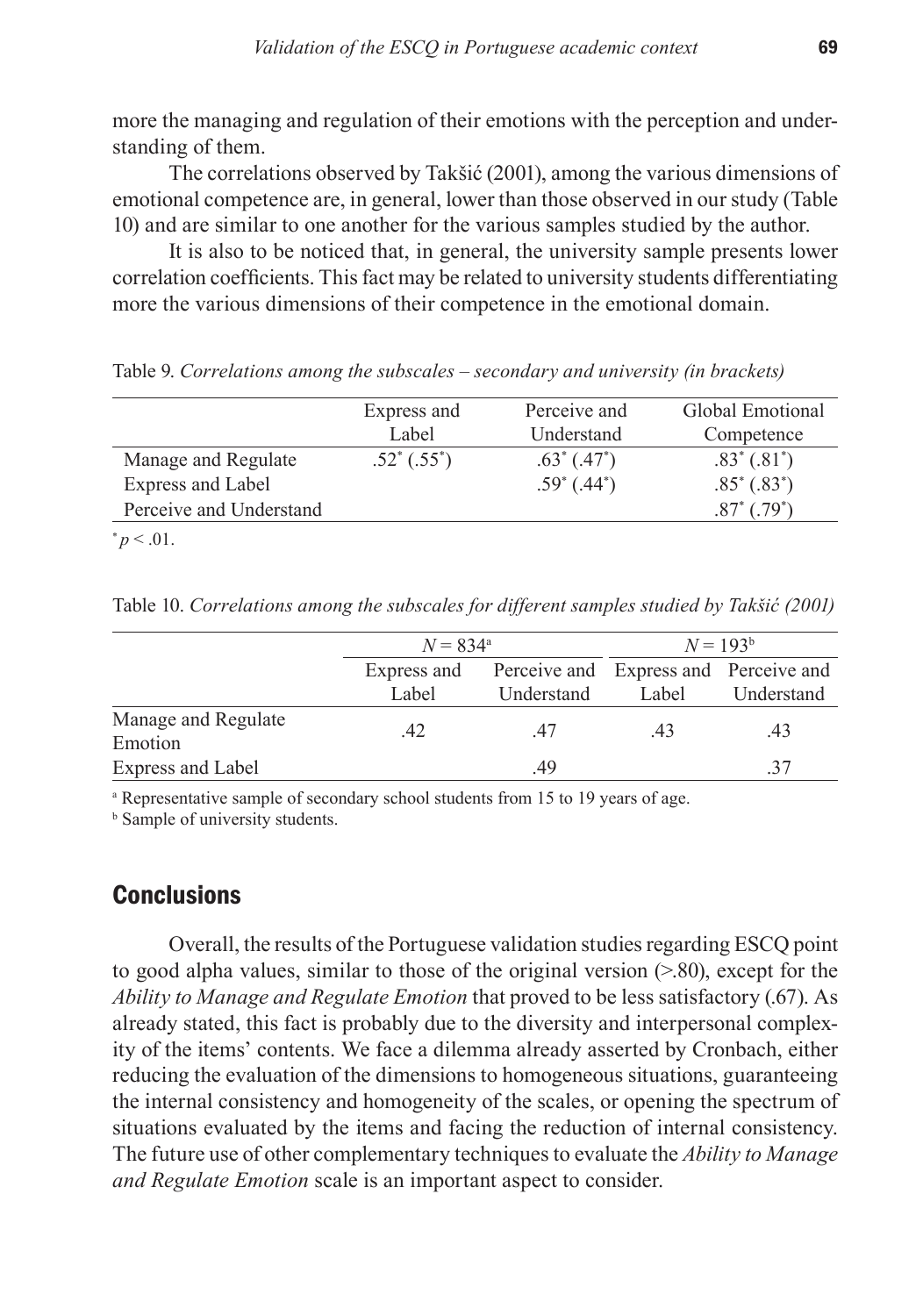The exploratory factorial structures evidenced three factors, explaining together about 30% of the total variance. Due to the unsatisfactory results of these analyses (lower explained variance and factors with mix dimensions), we undertake CFA whose results, also unsatisfactory (low loadings and high error variances of the items), need further replication in the future, especially to explore the dimension of *Ability to Manage and Regulate Emotion*.

The internal validity and the discriminative power of the items proved to be satisfactory. The positive correlations among the three dimensions evidenced higher values than those of the original version.

Overall, the ESCQ evidenced satisfactory results in the Portuguese academic context, but the *Ability to Manage and Regulate Emotion* subscale needs further improvement in the future. It would be interesting to pursue the validation studies of the ESCQ via confirmatory factor analysis, as well as the analysis of structure invariance according to academic grade, because some differences were observed in the factorial structures of secondary and university subsamples.

Finally, we can conclude that ESCQ is a multidimensional instrument capable of measuring emotional competence in the Portuguese cultural context, and allowing the pursuing of cross-cultural studies in the near future.

### **References**

- Faria, L. (2002). Teorias implícitas da inteligência [Implicit theories of intelligence]. *Paidéia, 12*, 93-103.
- Faria, L., & Lima Santos, N*.* (2006). Competência emocional: Adaptação e validação intercultural do Emotional Skills and Competence Questionnaire (ESCQ). [Emotional competence: Adaptation and validation of the Emotional Skills and Competence Questionnaire (ESCQ)]. In C. Machado, L. Almeida, M. A. Guisande, M. Gonçalves, & V. Ramalho (Eds.), *Actas da XI Conferência Internacional de Avaliação Psicológica: Formas e Contextos* (pp. 349-356). Braga: Psiquilíbrios Edições.
- Faria, L., Lima Santos, N., Takšic, V., Räty, H., Molander, B., Holmström, S., Jansson, J., Avsec, A., Extremera, N., Fernández-Barrocal, P., & Toyota, H. (2006). Cross-cultural validation of the Emotional Skills and Competence Questionnaire (ESCQ). *Psicologia, 20*(2), 95-127.
- Lima Santos, N., & Faria, L. (2005). Inteligência emocional: Adaptação do "Emotional Skills and Competence Questionnaire" (ESCQ) ao contexto português. [Emotional intelligence: Adaptation of the "Emotional Skills and Competence Questionnaire" (ESCQ) to the Portuguese context]. *Revista da Faculdade de Ciências Humanas e Sociais da UFP, 2*, 275-289.
- Mayer, J. D., & Salovey, P. (1997). What is emotional intelligence? In P. Salovey & D. J. Sluyter (Eds.), *Emotional development and emotional intelligence: Educational implications*. New York, NY: BasicBooks.
- Salili, F. (1994). Age, sex, and cultural differences in the meaning and dimensions of achievement. *Personality and Social Psychology Bulletin*, *20*, 635-648.